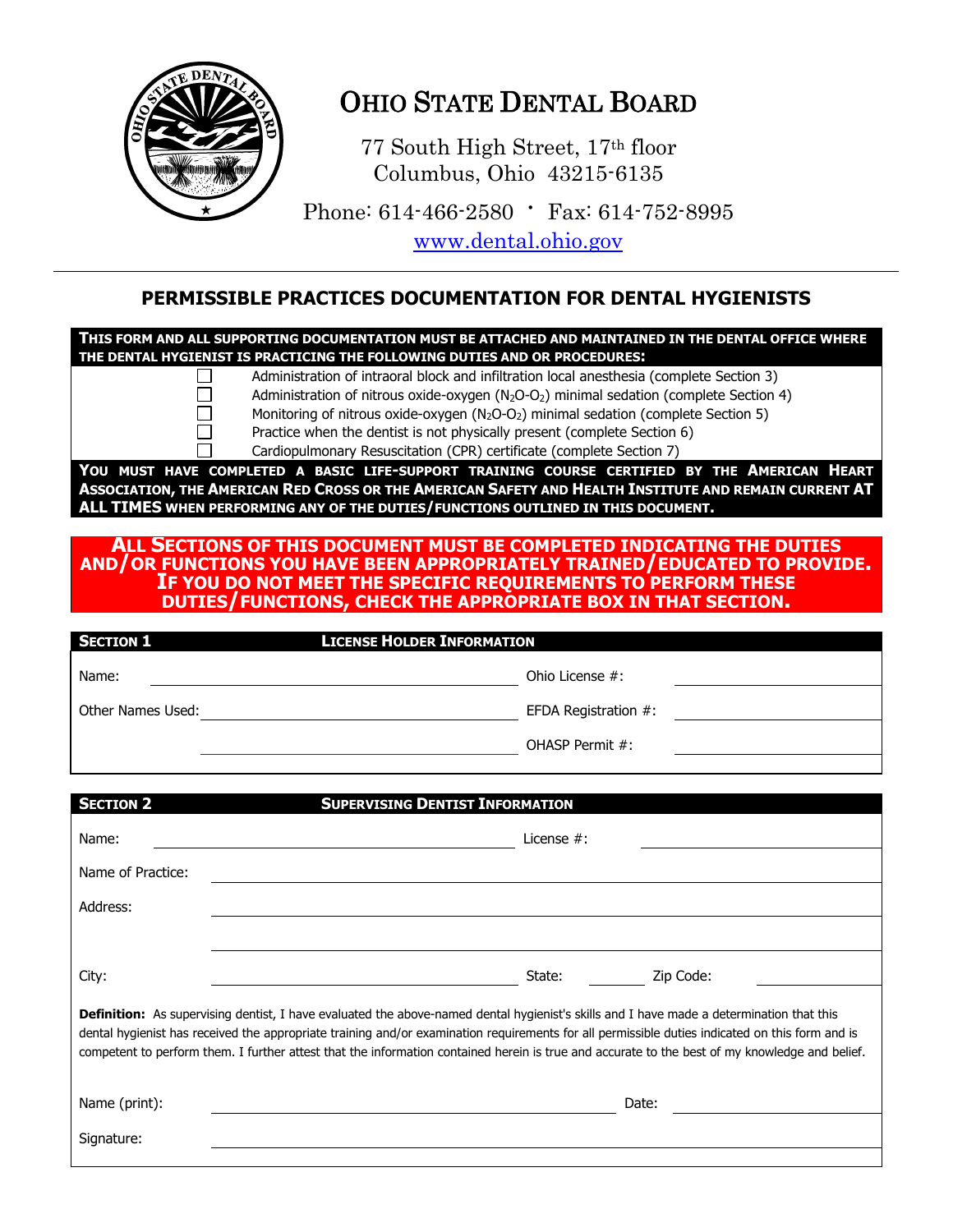| <b>SECTION 3</b>                                                                                                                                                                                                                                                                                                                                                                                                                                                                        |                                                                                                                                                                                                                                                                                                                                                                                                                                                                                                                                                                                                                                      |                                                                                                                                                                                                                                                                | <b>ADMINISTRATION OF INTRAORAL BLOCK AND INFILTRATION LOCAL ANESTHESIA</b> |  |
|-----------------------------------------------------------------------------------------------------------------------------------------------------------------------------------------------------------------------------------------------------------------------------------------------------------------------------------------------------------------------------------------------------------------------------------------------------------------------------------------|--------------------------------------------------------------------------------------------------------------------------------------------------------------------------------------------------------------------------------------------------------------------------------------------------------------------------------------------------------------------------------------------------------------------------------------------------------------------------------------------------------------------------------------------------------------------------------------------------------------------------------------|----------------------------------------------------------------------------------------------------------------------------------------------------------------------------------------------------------------------------------------------------------------|----------------------------------------------------------------------------|--|
| In order to be allowed to perform this function, you MUST be currently certified to perform basic life support through the AHA, ARC, or ASHI. A<br>copy of current AHA, ARC, or ASHI CPR Certification and copies of your certificate of completion of a course meeting the requirements for<br>administration of local anesthesia and report card OR other state authorization and curriculum OR other state authorization and attestations<br>from former employers must be attached. |                                                                                                                                                                                                                                                                                                                                                                                                                                                                                                                                                                                                                                      |                                                                                                                                                                                                                                                                |                                                                            |  |
|                                                                                                                                                                                                                                                                                                                                                                                                                                                                                         |                                                                                                                                                                                                                                                                                                                                                                                                                                                                                                                                                                                                                                      | I do not meet the educational/training requirements to perform this function.                                                                                                                                                                                  |                                                                            |  |
| $\vert \ \ \vert$                                                                                                                                                                                                                                                                                                                                                                                                                                                                       | I have completed a board-approved course in the administration of local anesthesia as set forth in Ohio Revised Code<br>4715.231 that was provided by an ADA CODA accredited dental or dental hygiene program and I have successfully<br>passed the Commission on Dental Competency Assessments (CDCA formerly known as NERB) Local Anesthesia<br>Examination for Dental Hygienists or the Western Regional Examining Board (WREB) Local Anesthesia Examination<br>(copy of transcript from ADA CODA accredited dental hygiene program or certificate of completion of 29-hour course<br>along with a copy of report card attached). |                                                                                                                                                                                                                                                                |                                                                            |  |
| ⊔                                                                                                                                                                                                                                                                                                                                                                                                                                                                                       | OR.<br>I am authorized to administer local anesthesia in another state and I have completed a course of instruction that is<br>substantially equivalent to the required hours and content of the Board-approved local anesthesia course in Ohio as set<br>forth in Ohio Revised Code 4715.231 (copy of other state authorization and a copy of curriculum attached).<br><b>OR</b>                                                                                                                                                                                                                                                    |                                                                                                                                                                                                                                                                |                                                                            |  |
| $\Box$<br>I am authorized to administer local anesthesia in another state and within the forty-eight months immediately<br>preceding my application for dental hygiene licensure in Ohio, I have documented twenty-four consecutive months of<br>experience in the administration of local anesthesia in the other authorizing state (copy of other state authorization and<br>copies of attestations from former employers attached).                                                  |                                                                                                                                                                                                                                                                                                                                                                                                                                                                                                                                                                                                                                      |                                                                                                                                                                                                                                                                |                                                                            |  |
|                                                                                                                                                                                                                                                                                                                                                                                                                                                                                         |                                                                                                                                                                                                                                                                                                                                                                                                                                                                                                                                                                                                                                      | <b>BOARD-APPROVED COURSE &amp; EXAMINATION</b>                                                                                                                                                                                                                 |                                                                            |  |
| Name of Dental/Dental Hygiene Program:<br>Location (City, State):<br>Date of Graduation:                                                                                                                                                                                                                                                                                                                                                                                                |                                                                                                                                                                                                                                                                                                                                                                                                                                                                                                                                                                                                                                      |                                                                                                                                                                                                                                                                |                                                                            |  |
| Name of Local Anesthesia Examination:<br>Date of Completion:                                                                                                                                                                                                                                                                                                                                                                                                                            |                                                                                                                                                                                                                                                                                                                                                                                                                                                                                                                                                                                                                                      |                                                                                                                                                                                                                                                                |                                                                            |  |
|                                                                                                                                                                                                                                                                                                                                                                                                                                                                                         |                                                                                                                                                                                                                                                                                                                                                                                                                                                                                                                                                                                                                                      |                                                                                                                                                                                                                                                                |                                                                            |  |
|                                                                                                                                                                                                                                                                                                                                                                                                                                                                                         |                                                                                                                                                                                                                                                                                                                                                                                                                                                                                                                                                                                                                                      | <b>STATE(S) OF LICENSURE</b><br>List all states in which you have been licensed to practice and hold or have held authorization to administer local anesthesia.                                                                                                |                                                                            |  |
|                                                                                                                                                                                                                                                                                                                                                                                                                                                                                         |                                                                                                                                                                                                                                                                                                                                                                                                                                                                                                                                                                                                                                      |                                                                                                                                                                                                                                                                |                                                                            |  |
| State:                                                                                                                                                                                                                                                                                                                                                                                                                                                                                  | License $#$ :                                                                                                                                                                                                                                                                                                                                                                                                                                                                                                                                                                                                                        | Date Issued:                                                                                                                                                                                                                                                   | Date Expired:                                                              |  |
|                                                                                                                                                                                                                                                                                                                                                                                                                                                                                         |                                                                                                                                                                                                                                                                                                                                                                                                                                                                                                                                                                                                                                      |                                                                                                                                                                                                                                                                |                                                                            |  |
|                                                                                                                                                                                                                                                                                                                                                                                                                                                                                         |                                                                                                                                                                                                                                                                                                                                                                                                                                                                                                                                                                                                                                      | <b>EMPLOYMENT HISTORY</b>                                                                                                                                                                                                                                      |                                                                            |  |
|                                                                                                                                                                                                                                                                                                                                                                                                                                                                                         |                                                                                                                                                                                                                                                                                                                                                                                                                                                                                                                                                                                                                                      | List all places/dates of employment to demonstrate that you have 24 consecutive months of experience in the administration of local<br>anesthesia. You may make copies of this section if additional employment is required to document sufficient experience. |                                                                            |  |
| Name:                                                                                                                                                                                                                                                                                                                                                                                                                                                                                   |                                                                                                                                                                                                                                                                                                                                                                                                                                                                                                                                                                                                                                      | Phone $#$ :                                                                                                                                                                                                                                                    |                                                                            |  |
| Name of Practice:                                                                                                                                                                                                                                                                                                                                                                                                                                                                       |                                                                                                                                                                                                                                                                                                                                                                                                                                                                                                                                                                                                                                      |                                                                                                                                                                                                                                                                | Dates Practiced:                                                           |  |
| Address:                                                                                                                                                                                                                                                                                                                                                                                                                                                                                |                                                                                                                                                                                                                                                                                                                                                                                                                                                                                                                                                                                                                                      |                                                                                                                                                                                                                                                                | Total Hours:                                                               |  |
| City:                                                                                                                                                                                                                                                                                                                                                                                                                                                                                   |                                                                                                                                                                                                                                                                                                                                                                                                                                                                                                                                                                                                                                      | State:                                                                                                                                                                                                                                                         | Zip Code:                                                                  |  |
| Name:                                                                                                                                                                                                                                                                                                                                                                                                                                                                                   |                                                                                                                                                                                                                                                                                                                                                                                                                                                                                                                                                                                                                                      | Phone $#$ :                                                                                                                                                                                                                                                    |                                                                            |  |
| Name of Practice:                                                                                                                                                                                                                                                                                                                                                                                                                                                                       |                                                                                                                                                                                                                                                                                                                                                                                                                                                                                                                                                                                                                                      |                                                                                                                                                                                                                                                                | Dates Practiced:                                                           |  |
| Address:                                                                                                                                                                                                                                                                                                                                                                                                                                                                                |                                                                                                                                                                                                                                                                                                                                                                                                                                                                                                                                                                                                                                      |                                                                                                                                                                                                                                                                | Total Hours:                                                               |  |
| City:                                                                                                                                                                                                                                                                                                                                                                                                                                                                                   |                                                                                                                                                                                                                                                                                                                                                                                                                                                                                                                                                                                                                                      | State:                                                                                                                                                                                                                                                         | Zip Code:                                                                  |  |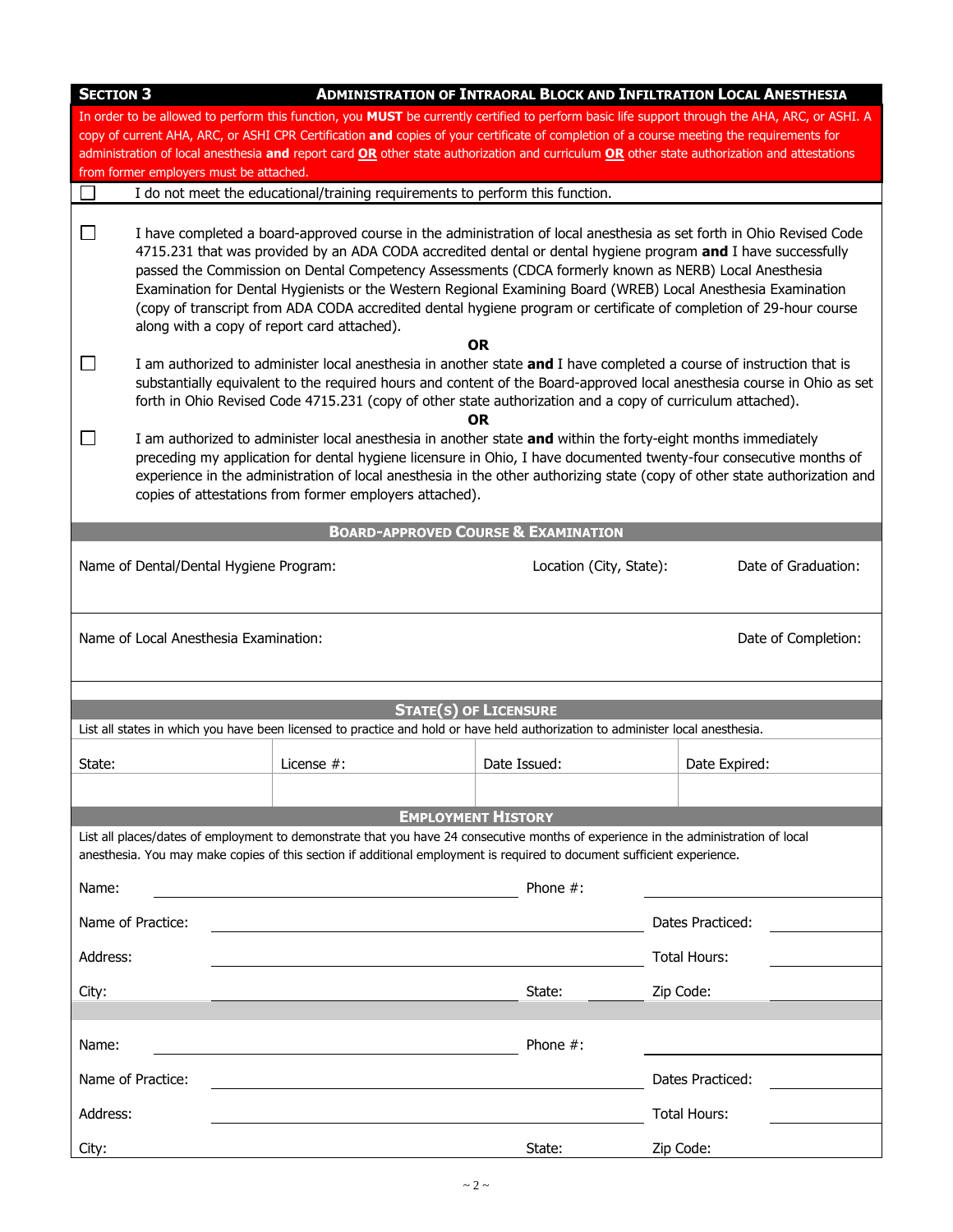| <b>ADMINISTRATION OF NITROUS OXIDE-OXYGEN (N2O-O2) MINIMAL SEDATION</b><br><b>SECTION 4</b> |                                                                                                                                                 |                                                                                                                                                                           |              |                     |  |
|---------------------------------------------------------------------------------------------|-------------------------------------------------------------------------------------------------------------------------------------------------|---------------------------------------------------------------------------------------------------------------------------------------------------------------------------|--------------|---------------------|--|
|                                                                                             | In order to be allowed to perform this function, you MUST be currently certified to perform basic life support through the AHA, ARC, or ASHI. A |                                                                                                                                                                           |              |                     |  |
|                                                                                             | copy of current AHA, ARC, or ASHI CPR Certification and a copy of your certificate of completion of a course meeting the requirements for       |                                                                                                                                                                           |              |                     |  |
|                                                                                             |                                                                                                                                                 | administration of $N_2O-O_2$ minimal sedation <b>OR</b> college transcript <b>OR</b> credential issued by another state must be attached.                                 |              |                     |  |
| $\Box$                                                                                      |                                                                                                                                                 | I do not meet the educational/training requirements to perform this function.                                                                                             |              |                     |  |
|                                                                                             |                                                                                                                                                 |                                                                                                                                                                           |              |                     |  |
| $\Box$                                                                                      |                                                                                                                                                 | I have completed a six-hour course in the administration (initiate, adjust, monitor, and terminate) of nitrous oxide-                                                     |              |                     |  |
|                                                                                             |                                                                                                                                                 | oxygen (N <sub>2</sub> O-O <sub>2</sub> ) minimal sedation through a Permanent Sponsor which met the curriculum requirements set forth in                                 |              |                     |  |
|                                                                                             |                                                                                                                                                 | Ohio Administrative Code section 4715-9-01.2 and I have successfully passed the written examination and clinical                                                          |              |                     |  |
|                                                                                             |                                                                                                                                                 | competency provided by the Permanent Sponsor (copy of certificate of completion attached).                                                                                |              |                     |  |
|                                                                                             |                                                                                                                                                 | 0R                                                                                                                                                                        |              |                     |  |
| ப                                                                                           |                                                                                                                                                 | I have graduated on or after January 1, 2010 from an ADA CODA accredited dental hygiene program and have                                                                  |              |                     |  |
|                                                                                             |                                                                                                                                                 | completed the equivalent training within the dental hygiene curriculum.                                                                                                   |              |                     |  |
|                                                                                             |                                                                                                                                                 | 0R<br>I hold a current dental hygiene license, certificate, permit, registration, or other credential issued by another state for                                         |              |                     |  |
|                                                                                             |                                                                                                                                                 | the administration of N <sub>2</sub> O-O <sub>2</sub> minimal sedation and the training received was substantially equivalent to the required                             |              |                     |  |
|                                                                                             |                                                                                                                                                 | hours, content and examination requirements in Ohio (copy of other state authorization and a copy of curriculum                                                           |              |                     |  |
|                                                                                             | attached).                                                                                                                                      |                                                                                                                                                                           |              |                     |  |
|                                                                                             |                                                                                                                                                 |                                                                                                                                                                           |              |                     |  |
|                                                                                             |                                                                                                                                                 | <b>COURSE INCLUDING EXAMINATION</b>                                                                                                                                       |              |                     |  |
|                                                                                             |                                                                                                                                                 |                                                                                                                                                                           |              |                     |  |
|                                                                                             | Name of Permanent Sponsor:                                                                                                                      | Location (City, State):                                                                                                                                                   |              | Date of Completion: |  |
|                                                                                             |                                                                                                                                                 |                                                                                                                                                                           |              |                     |  |
|                                                                                             |                                                                                                                                                 |                                                                                                                                                                           |              |                     |  |
|                                                                                             |                                                                                                                                                 |                                                                                                                                                                           |              |                     |  |
|                                                                                             | Course Title:                                                                                                                                   |                                                                                                                                                                           |              |                     |  |
|                                                                                             |                                                                                                                                                 |                                                                                                                                                                           |              |                     |  |
|                                                                                             |                                                                                                                                                 |                                                                                                                                                                           |              |                     |  |
|                                                                                             |                                                                                                                                                 | <b>ADA CODA ACCREDITED DENTAL HYGIENE PROGRAM</b>                                                                                                                         |              |                     |  |
|                                                                                             | Name of ADA Accredited Dental Hygiene Program:                                                                                                  | Location (City, State):                                                                                                                                                   |              | Date of Graduation: |  |
|                                                                                             |                                                                                                                                                 |                                                                                                                                                                           |              |                     |  |
|                                                                                             |                                                                                                                                                 |                                                                                                                                                                           |              |                     |  |
|                                                                                             |                                                                                                                                                 |                                                                                                                                                                           |              |                     |  |
|                                                                                             |                                                                                                                                                 | <b>STATE OF LICENSURE</b>                                                                                                                                                 |              |                     |  |
|                                                                                             |                                                                                                                                                 | List the state in which you have been licensed to practice and hold a certificate, permit, registration or other credential to administer N <sub>2</sub> O-O <sub>2</sub> |              |                     |  |
|                                                                                             | minimal sedation.                                                                                                                               |                                                                                                                                                                           |              |                     |  |
|                                                                                             |                                                                                                                                                 |                                                                                                                                                                           |              |                     |  |
| State:                                                                                      |                                                                                                                                                 | License #:                                                                                                                                                                | Date Issued: |                     |  |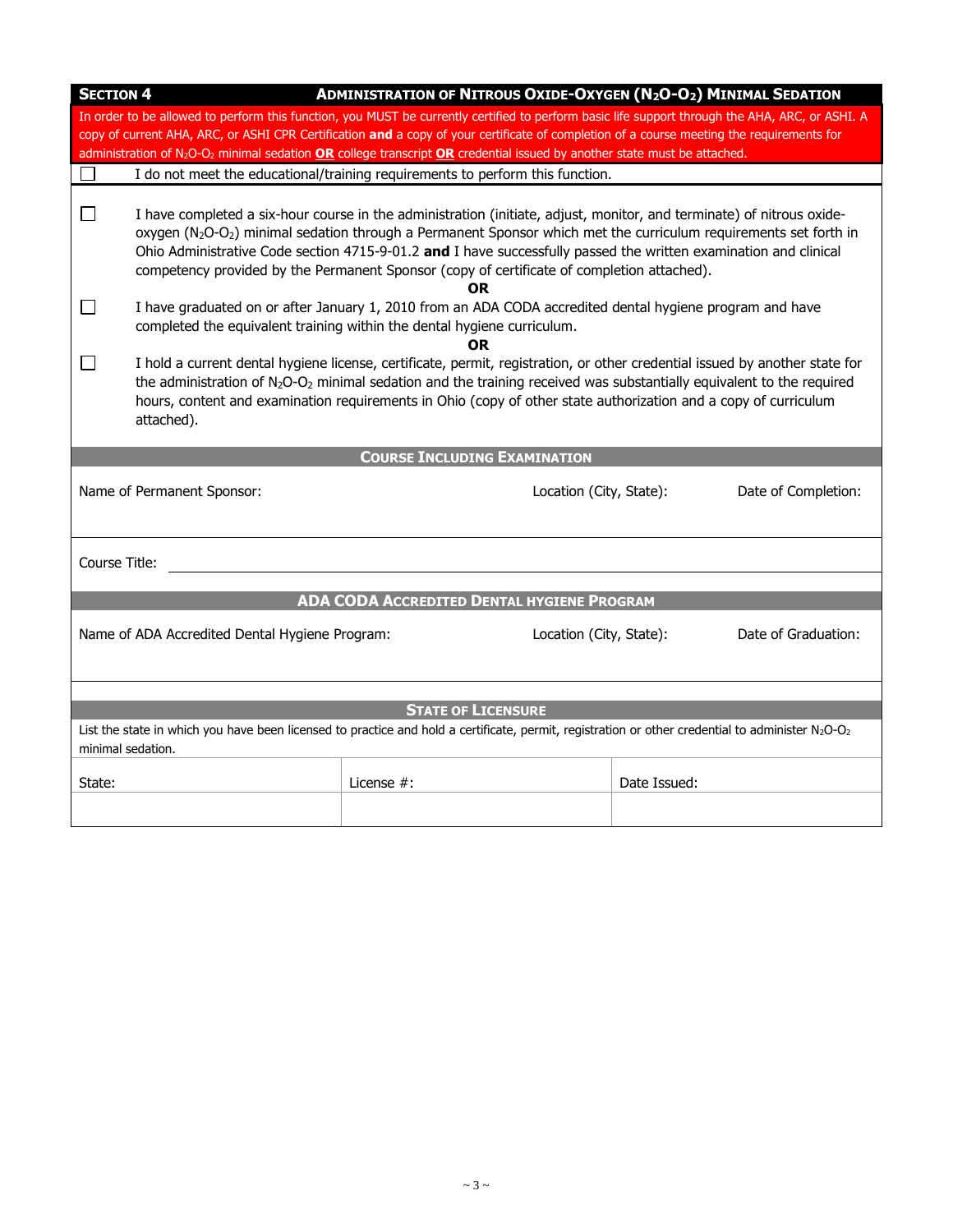| <b>SECTION 5</b>                                                                                                                                                                                                                                                                                                                                                                 |                                                                                                                                                                                                                                                                                                                                                                                                                                                                                                          | MONITORING OF NITROUS OXIDE-OXYGEN (N2O-O2) MINIMAL SEDATION                            |                     |  |
|----------------------------------------------------------------------------------------------------------------------------------------------------------------------------------------------------------------------------------------------------------------------------------------------------------------------------------------------------------------------------------|----------------------------------------------------------------------------------------------------------------------------------------------------------------------------------------------------------------------------------------------------------------------------------------------------------------------------------------------------------------------------------------------------------------------------------------------------------------------------------------------------------|-----------------------------------------------------------------------------------------|---------------------|--|
| In order to be allowed to perform this function, you MUST be currently certified to perform basic life support through the AHA, ARC, or ASHI. A<br>copy of current AHA, ARC, or ASHI CPR Certification and a copy of your certificate of completion of a course meeting the requirements for<br>monitoring of N <sub>2</sub> O-O <sub>2</sub> minimal sedation must be attached. |                                                                                                                                                                                                                                                                                                                                                                                                                                                                                                          |                                                                                         |                     |  |
|                                                                                                                                                                                                                                                                                                                                                                                  | I do not meet the educational/training requirements to perform this function.                                                                                                                                                                                                                                                                                                                                                                                                                            |                                                                                         |                     |  |
|                                                                                                                                                                                                                                                                                                                                                                                  | I have completed a six-hour course in nitrous oxide-oxygen $(N_2O-O_2)$ minimal sedation monitoring through a<br>Permanent Sponsor which met the curriculum requirements set forth in Ohio Administrative Code section 4715-11-02.1<br>and I have successfully passed the written examination provided by the Permanent Sponsor (copy of certificate of<br>completion attached).<br><b>OR</b><br>I have graduated on or after January 1, 2010 from an ADA CODA accredited program and have completed the |                                                                                         |                     |  |
|                                                                                                                                                                                                                                                                                                                                                                                  |                                                                                                                                                                                                                                                                                                                                                                                                                                                                                                          | equivalent training within the curriculum (copy of dental hygiene transcript attached). |                     |  |
| <b>COURSE INCLUDING EXAMINATION</b>                                                                                                                                                                                                                                                                                                                                              |                                                                                                                                                                                                                                                                                                                                                                                                                                                                                                          |                                                                                         |                     |  |
|                                                                                                                                                                                                                                                                                                                                                                                  | Name of Permanent Sponsor:                                                                                                                                                                                                                                                                                                                                                                                                                                                                               | Location (City, State):                                                                 | Date of Completion: |  |
| Course Title:                                                                                                                                                                                                                                                                                                                                                                    |                                                                                                                                                                                                                                                                                                                                                                                                                                                                                                          |                                                                                         |                     |  |
| <b>ADA CODA ACCREDITED DENTAL HYGIENE PROGRAM</b>                                                                                                                                                                                                                                                                                                                                |                                                                                                                                                                                                                                                                                                                                                                                                                                                                                                          |                                                                                         |                     |  |
|                                                                                                                                                                                                                                                                                                                                                                                  | Name of ADA CODA Accredited Program:                                                                                                                                                                                                                                                                                                                                                                                                                                                                     | Location (City, State):                                                                 | Date of Completion: |  |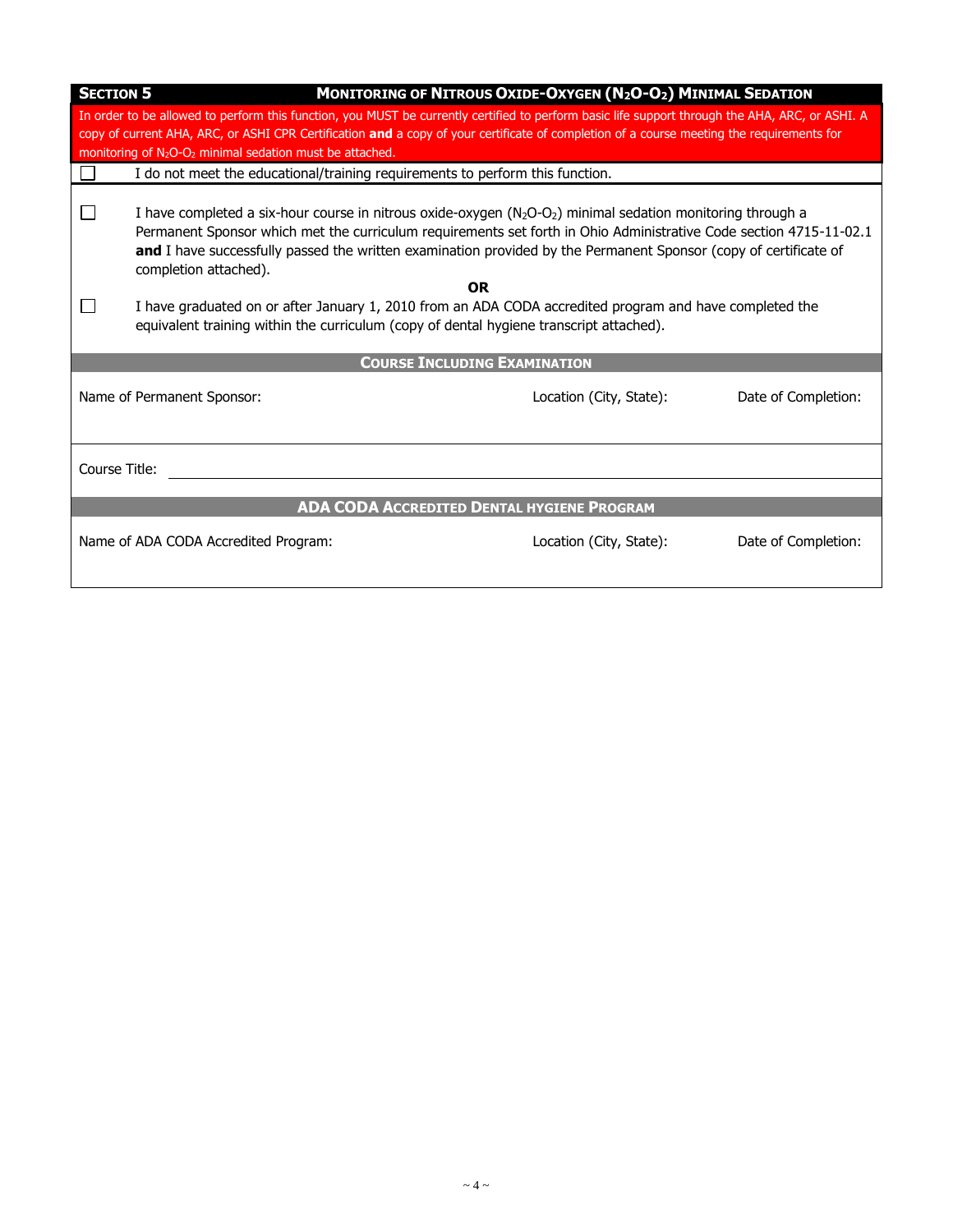| <b>SECTION 6</b><br><b>PRACTICE WHEN THE DENTIST IS NOT PHYSICALLY PRESENT</b>                                                                                                                                                                                                                                                                                                                       |                                                                                                                                                  |             |                     |  |
|------------------------------------------------------------------------------------------------------------------------------------------------------------------------------------------------------------------------------------------------------------------------------------------------------------------------------------------------------------------------------------------------------|--------------------------------------------------------------------------------------------------------------------------------------------------|-------------|---------------------|--|
| In order to be allowed to perform this function, you MUST be currently certified to perform basic life support through the AHA, ARC, or ASHI. A                                                                                                                                                                                                                                                      |                                                                                                                                                  |             |                     |  |
| copy of current AHA, ARC, or ASHI CPR Certification and a copy of your certificate of completion of a four hour Board-approved course meeting<br>the requirements for identification and prevention of potential medical emergencies must be attached.                                                                                                                                               |                                                                                                                                                  |             |                     |  |
| I do not meet the educational/training requirements to perform this function.                                                                                                                                                                                                                                                                                                                        |                                                                                                                                                  |             |                     |  |
| I have documented one year and 1,500 hours of experience in the practice of dental hygiene and I have successfully<br>$\Box$<br>completed a four-hour board-approved course in the identification and prevention of potential medical emergencies<br>through a Permanent Sponsor, subsequent to completion of my dental hygiene practice experience (copy of<br>certificate of completion attached). |                                                                                                                                                  |             |                     |  |
|                                                                                                                                                                                                                                                                                                                                                                                                      | <b>COURSE</b>                                                                                                                                    |             |                     |  |
| Name of Permanent Sponsor:<br>Location (City, State):<br>Date of Completion:                                                                                                                                                                                                                                                                                                                         |                                                                                                                                                  |             |                     |  |
| Course Title:                                                                                                                                                                                                                                                                                                                                                                                        |                                                                                                                                                  |             |                     |  |
|                                                                                                                                                                                                                                                                                                                                                                                                      | <b>EMPLOYMENT HISTORY</b>                                                                                                                        |             |                     |  |
|                                                                                                                                                                                                                                                                                                                                                                                                      | Dental hygienists must have at least one (1) year of active practice and at least 1,500 hours of experience in the practice of dental hygiene in |             |                     |  |
| experience.                                                                                                                                                                                                                                                                                                                                                                                          | order to be allowed to perform this function. You may make copies of this section if additional employment is required to document sufficient    |             |                     |  |
| Name:                                                                                                                                                                                                                                                                                                                                                                                                |                                                                                                                                                  | Phone $#$ : |                     |  |
| Name of Practice:                                                                                                                                                                                                                                                                                                                                                                                    |                                                                                                                                                  |             | Dates Practiced:    |  |
| Address:                                                                                                                                                                                                                                                                                                                                                                                             |                                                                                                                                                  |             | Total Hours:        |  |
| City:                                                                                                                                                                                                                                                                                                                                                                                                |                                                                                                                                                  | State:      | Zip Code:           |  |
|                                                                                                                                                                                                                                                                                                                                                                                                      |                                                                                                                                                  |             |                     |  |
| Name:                                                                                                                                                                                                                                                                                                                                                                                                |                                                                                                                                                  | Phone $#$ : |                     |  |
| Name of Practice:                                                                                                                                                                                                                                                                                                                                                                                    |                                                                                                                                                  |             | Dates Practiced:    |  |
| Address:                                                                                                                                                                                                                                                                                                                                                                                             |                                                                                                                                                  |             | <b>Total Hours:</b> |  |
| City:                                                                                                                                                                                                                                                                                                                                                                                                |                                                                                                                                                  | State:      | Zip Code:           |  |
| Name:                                                                                                                                                                                                                                                                                                                                                                                                |                                                                                                                                                  | Phone $#$ : |                     |  |
| Name of Practice:                                                                                                                                                                                                                                                                                                                                                                                    |                                                                                                                                                  |             | Dates Practiced:    |  |
| Address:                                                                                                                                                                                                                                                                                                                                                                                             |                                                                                                                                                  |             | Total Hours:        |  |
| City:                                                                                                                                                                                                                                                                                                                                                                                                |                                                                                                                                                  | State:      | Zip Code:           |  |
|                                                                                                                                                                                                                                                                                                                                                                                                      |                                                                                                                                                  |             |                     |  |
| Name:                                                                                                                                                                                                                                                                                                                                                                                                |                                                                                                                                                  | Phone $#$ : |                     |  |
| Name of Practice:                                                                                                                                                                                                                                                                                                                                                                                    |                                                                                                                                                  |             | Dates Practiced:    |  |
| Address:                                                                                                                                                                                                                                                                                                                                                                                             |                                                                                                                                                  |             | Total Hours:        |  |
| City:                                                                                                                                                                                                                                                                                                                                                                                                |                                                                                                                                                  | State:      | Zip Code:           |  |